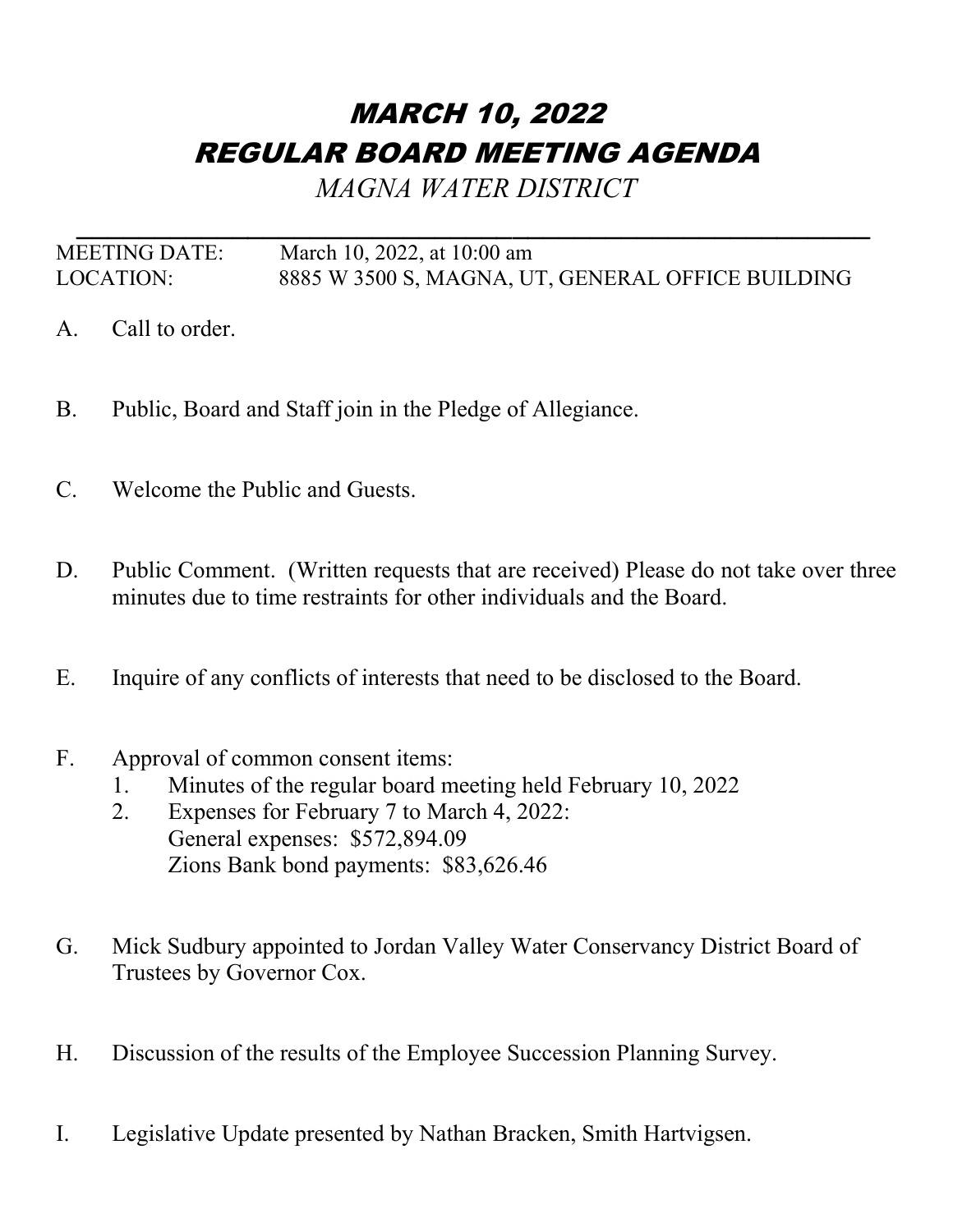- J. Discussion and possible motion to approve Epic Engineering task orders 2022-5 for Design & Bidding Services on the 2022 Culinary Water & Sewer Pipeline Repairs project in the amount of \$49,300.
- K. Discussion and possible motion to approve Stantec task order for Design and Construction Management services on the West Side Collection Project 1B.
- L. Discussion and possible motion to approve the WWTP clarifier drive controller installation in the amount of \$35,283.
- M. Discussion and possible motion to approve IGES task order S-22-007 for Geotechnical services on the West Side Collection Project 1B in the amount of \$20,550.
- N. Discussion and possible motion to approve T-O Engineer, Inc. task order 22-01 for 2022 GIS and Survey Services in the amount of \$75,000.
- O. Discussion and possible motion to approve the Regence Blue Cross Blue Shield 2022-2023 monthly premium of approximately 5%.
- P. Discussion and possible motion to approve water and sewer availability to 2215 South Industrial located at 2215 S 7200 W.
- Q. Discussion and possible motion to award the Haynes Well 2R Cleaning Project to low bid from Widdison Turbine Services in the amount of \$192,076.
- R. Discussion and possible motion regarding meter purchases.